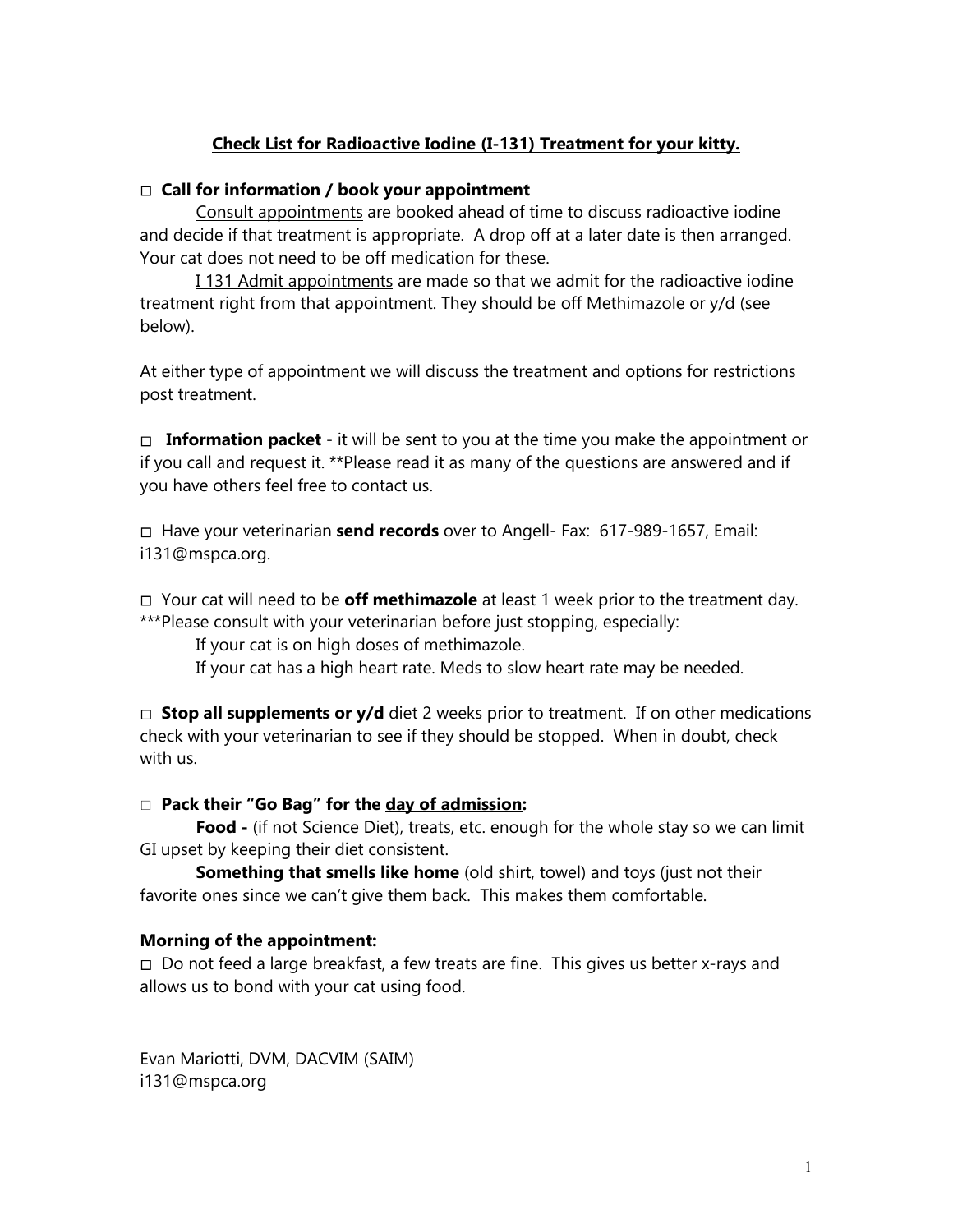#### **Angell Animal Medical Center 350 S. Huntington Ave. Boston, MA 02130 ph:617-522-7282 Evan Mariotti, DVM, DACVIM (SAIM)**

AAMC I-131 PROGRAM: Information for Clients

## **FELINE HYPERTHYROIDISM**

• Feline hyperthyroidism is caused by a tumor of the thyroid gland (98% are benign). These tumors produce large amounts of thyroid hormone in the body. Excess thyroid hormone causes an increased metabolic rate and is responsible for many of the signs we see such as weight loss, increased appetites, elevated heart rate, heart murmurs and arrhythmias.

# **HOW RADIOIODINE (I-131) THERAPY WORKS:**

- The goal in treating hyperthyroidism from the benign tumors is to destroy only the tumor cells in the thyroid and spare the normal thyroid cells. Ideally this should result in normal thyroid hormone levels and correction of weight loss and other clinical signs. For most cats, there is no need for daily thyroid medication after I131 treatment. The goal in treating the uncommon, thyroid adenocarcinoma is to destroy all the thyroid tissue. After treatment, these patients will need daily thyroid supplementation for life.
- Normally the thyroid glands take up iodine to be made into thyroid hormone. In hyperthyroid cats the high amount of thyroid hormone in the body causes normal thyroid cells shut down (negative feedback). This spares these normal cells from the effects of the radiation. Tumor cells do not have this feedback so when given the radioactive iodine, the tumor cells pick that up as they would normal iodine. The radioactive iodine is taken into the tumor cells and while it in the cells, it kills the tumor cells.
- Once the thyroid tumor cells are destroyed, the remainder of the thyroid tissue should perform normally again.
- The success rate of I-131 is approximately 95-98%. A few patients may require an additional treatment with I-131 if they do not return to normal thyroid function within 3-6 months. A small percentage of cats will become hypothyroid (not produce enough thyroid hormone) and if this occurs, may be a temporary problem, or in some cats  $(\sim 5\%)$  these cats may require thyroid supplementation.

### **ABOUT OUR PROGRAM**

• Your cat will be carefully screened for other disease conditions before being admitted for radioiodine treatment. The screening will consist of bloodwork, urinalysis, radiographs (x-rays), and possibly additional tests such as ultrasound of the heart or abdomen. Often this is done by your veterinarian before your cat is referred for treatment.

### **COST OF TREATMENT IS ~\$2600-2900**

- **For cats boarding the full 17days post treatment an additional \$500 boarding fee will be applied.**
- This will vary slightly depending upon tests needing to be done at Angell.
- A full estimate will be given at the first appointment.

### **BEFORE THE TREATMENT**

• Dr. Mariotti will examine your cat on or before the scheduled admission date. At that time it will be determined if your cat is suitable for this treatment, and any necessary additional testing will be arranged. Please call to schedule **at (617) 541-5123.**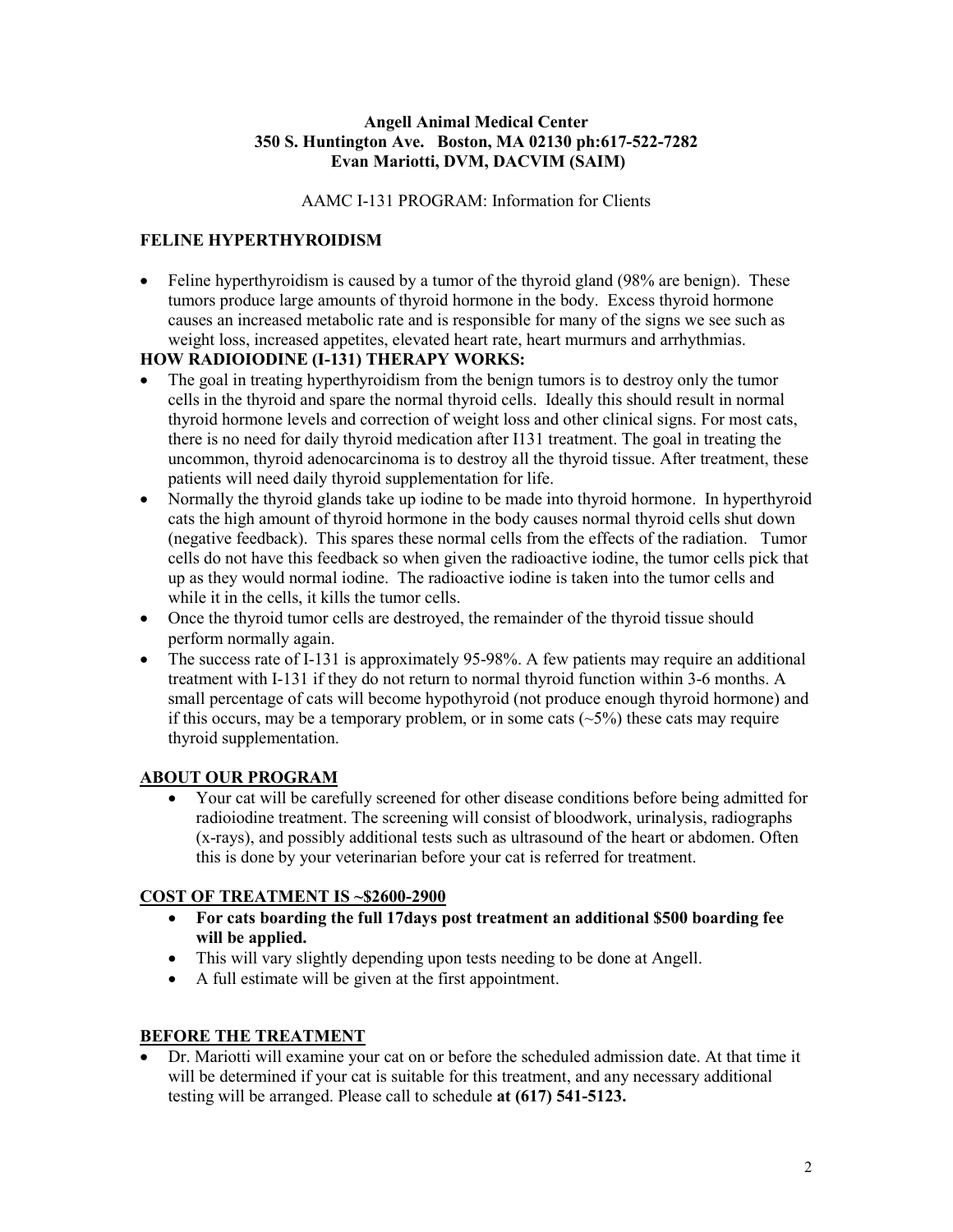• If your cat is on an antithyroid medication such as Methimazole, this **must be discontinued at least one week before your cat's scheduled admission date for treatment. Please consult your veterinarian about stopping the medication.**

#### **A-WARD: YOUR CAT'S HOME AWAY FROM HOME**

- During our appointment we will show you slides of the ward and you will get pictures of your kitty often.
- The I-131 ward is a limited access ward staffed by personnel trained to work with radioactive materials. Your cat will be in a comfortable cage away from noise and dogs. We provide toys for distraction. We highly encourage you to leave an old towel, shirt or some toys with the scent from home. But don't bring any favorites as they cannot be returned to you.
- We try to mimic feeding time at home. You can make a list of their daily routine and give it to us at the time of admission. For this reason, we also recommend you bring some of your cat's food so we change diets as little as possible. Hopefully minimizing the chance of an upset stomach. And we all know how much kitties like their own special flavors. Let us know of any dietary allergies, likes or dislikes.
- At night, the lights are lowered to allow your cat to have normal sleep cycles.
- The ward has a high flow ventilation system to avoid spread of upper respiratory infections. We all worry about this when kitties are in the hospital.

### **HOSPITALIZATION DURING AND POST I-131 TREATMENT**

- Length of hospitalization varies from 4-5 days (home with restrictions) to 18-19 days (if your cat boards post treatment for all of the home restrictions to be completed).
	- Cats come in 1-2 days before treatment to become acclimated and finish testing.
	- Massachusetts requires 17 days post treatment for all restrictions to be up. Please note: We cannot change that date (17 days post treatment).
- Once the I-131 treatment is administered (by injection) your cat cannot be released any earlier than 3 days post-treatment under any circumstances.
	- No visitation is permitted due to radiation safety concerns, but you will be contacted once a day with a progress report. And when possible we will send out pictures for you. If you haven't gotten a report, feel free to call our call center for an update 617-522-7282 or e-mail us, you will be given all of our contact info at the admission time. We always want you to have access to updates.

### **RESTRICTIONS AND RELEASE OPTIONS POST I-131 TREATMENT**

- AAMC offers the flexibility of variable release dates.
- **Early Release** 3 days post treatment (we scan and treat on Tuesday/Wednesday so cats can go home on Saturday once they have been monitored with the Geiger Counter to be sure their radiation levels are below the allowable limit). The nuclear medicine technician will confirm that your cat is ready to go home on Saturday morning.
- **Boarding until no litter restrictions** While here we will monitor amount of radiation coming off of the urine. Once it is below allowable limits – litter does not need to be handled with special instructions (see restriction sheet). This is most commonly around day 10-14 post treatment but can vary as it is based on the cat's own metabolism. But we keep you posted about this.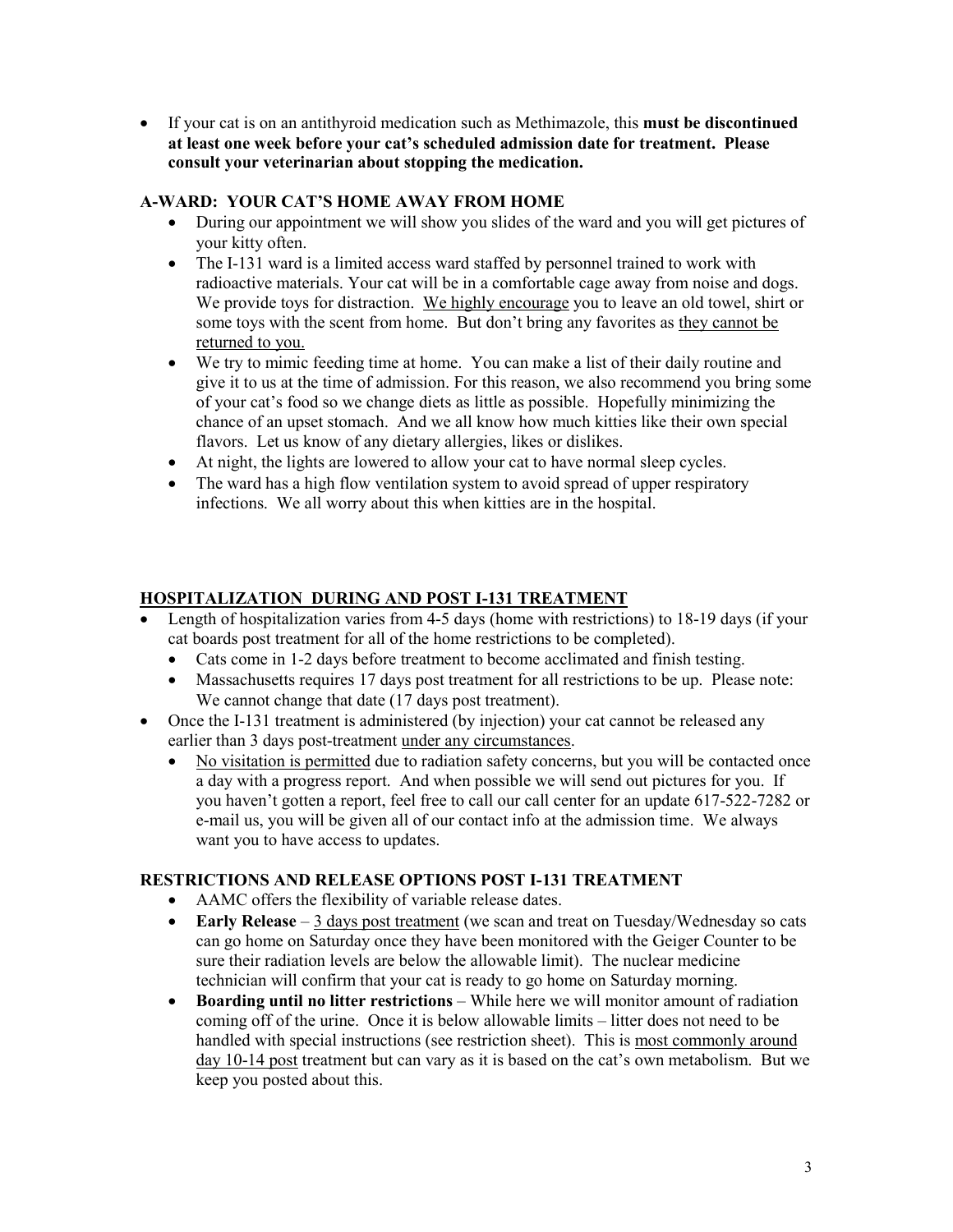• **Boarding until no restrictions**: After 17 days post treatment, all restrictions are done and you and your cat can resume your normal lifestyle.

All of these options are discussed at the appointment time with Dr. Mariotti.

# **I-131 Treatment daily schedule once admitted:**

Your cat has just been admitted to the I-131 program here at Angell Animal Medical Center. This document will give you some information on what to expect during treatment.

#### **Monday/Tuesday:**

Monday Appointment for admit are for cats never seen by Dr. Mariotti before – we have an appointment for an exam and discussion of radioactive iodine treatment and restrictions. Your cat is admitted from this appointment.

Monday/Tuesday Drop off are for cats previously seen by Dr. Mariotti. You can bring your cat in Monday 7am - 4pm

Tuesday by 9am

\*\*\*If you cannot make these times, please notify Dr. Mariotti.

If needed repeat blood tests and x-rays are done. This is to be sure nothing has changed since your veterinarian did the tests. We are trying to make sure your cat is as healthy as possible. We will talk about results of the tests before we continue with the radioactive iodine treatment. We want you to feel comfortable that this is the best treatment option for your cat.

**Tuesday/Wednesday:** A thyroid scan (also called a technicium-99 scan) is done to determine if one or both lobes of the thyroid gland are involved. If your cat is too difficult to handle, a sedative may be given. After all the information has been gathered, a dose of dose of radioactive iodine (I-131) is determined and then administered as one injection on Wednesday afternoon.

**Thursday onward:** From this point on, your cat is boarding here as the amount of radiation decreases. All we expect is for your cat to relax and eat. As we discussed, we try to provide all the comforts of home and we try to feed their normal diet. You can also provide a voice recording (e-mail us or even drop off a cassette tape), and we will play it for your cat. If your cat has any music preferences for our radio, let us know!

While your cat is here during the treatment, full physical exams are not done daily due to radiation exposure as this is a locked ward. All cats are observed at least three times daily and all appetite, bowel movements, etc are recorded. If you have any questions about this please feel free to ask.

The technicians usually update you daily if all is going well. On most days we will email you a photo update.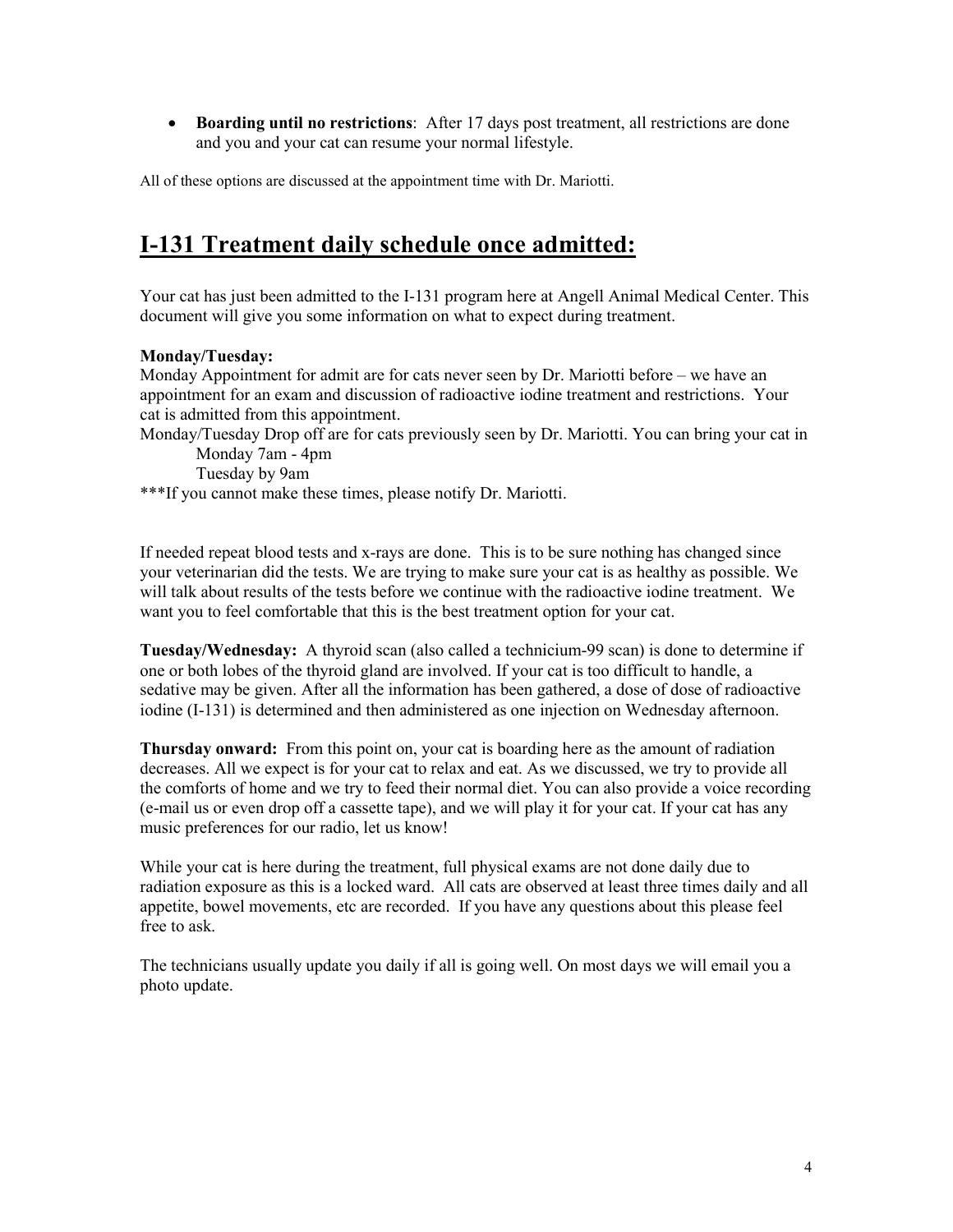#### **Discharge and Home Restrictions:**

#### **Saturday:**

After cleaning and feeding, we monitor the cats with the Geiger counter. Those cats going home for early release will be notified by the technician as soon as they are finished (usually by 10am).

- If you would like your kitty not to be fed the day of discharge, (car sickness), let us know ahead of time.
- If your cat requires medication for travel, please let us know ahead of time.
- A **discharge time** will be set up at that time of the morning call to minimize your wait time.

Those kitties staying with us will get daily updates as usual.

All dates and restrictions are discussed at the time of the appointment and if any questions please let us know.

#### **Admission and Restriction Instructions sheets:**

The last sheet is a copy of the restriction form everyone signs (even if your cat is staying the whole time) on admission. That is so we know you have been told there are restrictions if you take your cat home before the restriction period is finished.

- At the time of discharge this restriction sheet will be part of your discharge instructions. This safety precaution instruction sheet just like the one attached below.
- **It is imperative that you follow the restrictions as indicated both for your own safety and to avoid problems at your local trash processing facility.** 
	- o If you dispose of any contaminated litter in your trash can during the 2-week restriction period, Geiger counters at the trash disposal facility will likely detect it. This has resulted in costly expenditures of labor for cities and towns necessitated by locating the source. Fines have been issued to people improperly disposing of radioactive cat litter.

### **I-131 Home Kit Information**

If you are taking your cat home prior to 17 days post treatment. You may need flushable litter. We will discuss this and other options at the time of the appointment.

- **1. Flushable litter** Check local pet supply stores for availability prior to release Brands include: *World's Best Litter has a few types Oko Cat Litter Cat's Pride has a few types Natures Miracle Wheat Scoop And many others*
- **2. Plastic (rubber) gloves**
- **3. Plastic bags –** If you cannot flush litter, we can discuss storing the litter for 3 months before disposal into the trash facilities**.**